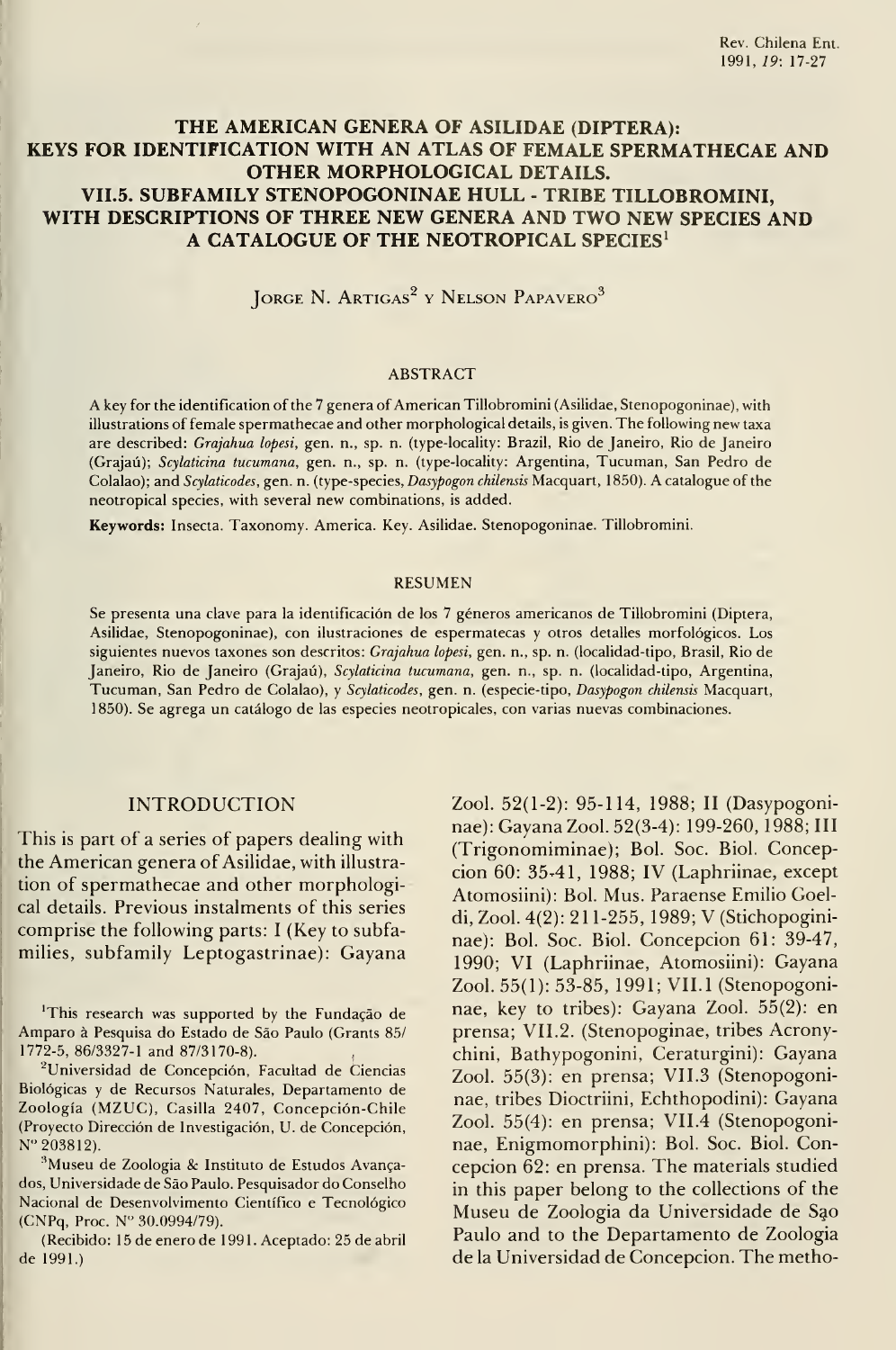dology employed in the dissection and preser vation of the male terminalia, female spermathecae and other morphological parts is the some employed by Artigas (1971).

### Tribe TILLOBROMINI Artigas & Papavero

### Key to the genera

- 1. Slender, bare flies. Abdomen long and slender, narrower than thorax and coarctate (at least on second abdominal segment)). Mystax thin, in only one row, confined to oral margin (Figs. 1-2). Scute- Uum bare of hairs and bristles. Proboscis tapering to the apex, as long as mystax, pointed apically and bent downwards (Fig. 1). Face parallel-sided (Fig. 2) Legs very long and slender (Fig. 4). (Brazil: Rio de Janeiro) .............. Grajahua, gen. n. More robust, pilose, or more or less bare flies. Abdomen more or less flattened, short and robust, almost as wide as thorax. Other combinations of characters 2
- 2(1). Mystax of variable shape, but always with mixed bristles and hairs. Anterior dorsocentral brisdes, if present, mixed with more or less abundant, moderately long pile (South America) 3 Mystax consisting of very strong, stiff bristles, extending from oral margin to base of antennae. Dorsocentral brisdes also very strong, beginning on the anterior slope of mesonotum. Thorax and head without pile, all brisdes stiff and evident. Spermathecae a long, slender, coiled tube (Figs. 5-6). (Western North America) .............. Coleomya Wilcox & Martin, 1935)
- 3(2). Face either evenly rounded or from slightly to moderately prominent, but never strongly gibbose and first flagellmere never as below ......... 4 Face strongly gibbous and first flagellomere narro wed on lower third or half and then suddenly ex panded above middle (cf. Artigas, 1970: Figs. 87, 101, <sup>1</sup> 15). Male terminalia as in Artigas (1970: Figs. 88,90-91,92-99, 100, 102-106, 107-114, 116-117, <sup>1</sup> <sup>1</sup> 9- <sup>1</sup> 2 <sup>1</sup> , <sup>1</sup> 22- <sup>1</sup> 26, <sup>1</sup> 29). Spermatheca as in Artigas (1971: Figs. 46, 48, 50, 52, 53, 56): capsule elongate, somewhat thickened, coiled. (Peru, Bolivia, southern Brazil, Argentina, Chile) ............. ................ Tillobroma Hull, 1962, n. status
- 4(3). Mystax occupying lower 2/3 of face or more (Figs. 8-9). Spermathecae with more or less rounded capsules (Figs.  $10-11-17$ )  $\ldots$   $\ldots$   $\ldots$   $\ldots$   $\ldots$  5 Mystax thick but confined to oral margin and proboscis long and thick, longer than mystax (almost surpassing tip of atennae) (Fig. 7). Face produced at oral margin, forming a thich triangle in profile (Fig. 7). Spermathecae with more or less falciform elongate capsules (Artigas, 1971: Fig. 66). (Chile, Argentina) ............ Euthrixius Artigas, 1971
- 5(4). Proboscis much longer than mystax (Fig. 8). Face almost triangularly produced, in lateral view, on its lower 2/3 (Fig. 8). Male terminalia as in Artigas (1970: Figs. 152-153, 155-156, 157-158). Spermat-

hecae as in Artigas (1971: Fig.  $63$ ). (Chile). ..... Seylaticodes, gen. n.

Proboscis shorter than length of mystax (Fig. 9). Face not as above  $\dots\dots\dots\dots\dots\dots\dots\dots$  6

6(5). Cell  $m_3$  closed, with a long petiole. Face with a flattened gibbosity occupying 4/5 of its height, a shallow concavity between gibbosity and base of antennae. First flagellomere subequal in length to combined length of scape and pedicel. Spermathecae as in Figs. 10-11. (Peru) Zabrotica Hull, 1962 Cell  $m_3$  open. Face more or less flat, only very gradually sloping from base of antennae to oral margin (Fig. 9). First flagellomere more or less twi ce combined length of scape and pedicel. Male terminalia and aedeagus as in Figs. 12-16. Sper mathecae as in Fig. 17. (Argentina: Tucuman) . .

subsequent in the set of the set of the set of the set of the set of the set of the set of the set of the set o

### Genus Euthrixius Artigas

- Euthrix Philippi, 1865: 690 (preocc. Meigen, 1830). Type-species, Dasypogon venustus Philippi (Martin & Papavero, 1970: 17).
- Euthrixius Artigas, 1971: 22 (nom. nov. for Euthrix Philippi). Type-species, Dasypogon venustus Philippi (aut.).

#### List of species:

- distinguendus (F. Lynch Arribálzaga) in E. Lynch Arribálzaga, 1881: 121 (Scylaticus). Type-locality: Argentina, Buenos Aires, Chacabuco. TP lost. N. COMB.
- rufipes (Philippi), 1865: 691 (Dasypogon). Type-locality: "Chile". Distr. Chile (Aconcagua, Curico, Valparaiso). Ref. Artigas, 1970: 178. (Figs. 159, 161-163, 451). NT DZUC.

philippii Schiner, 1868: 163 (Scylaticus). Type-locality: "Chile". TP WIEN.

rubripes Bigot, 1878: 435 (Scylaticus). Typelocality: "Chile". TP OXF.

venustus (Philippi), 1865: 689 (Dasypogon). Type-locality: Chile, Santiago, Distr. Chile (Coquimbo, Santiago, Valparaiso). Ref. Artigas, 1970. (Figs. 151, 160, 164, 427). NT DZUC.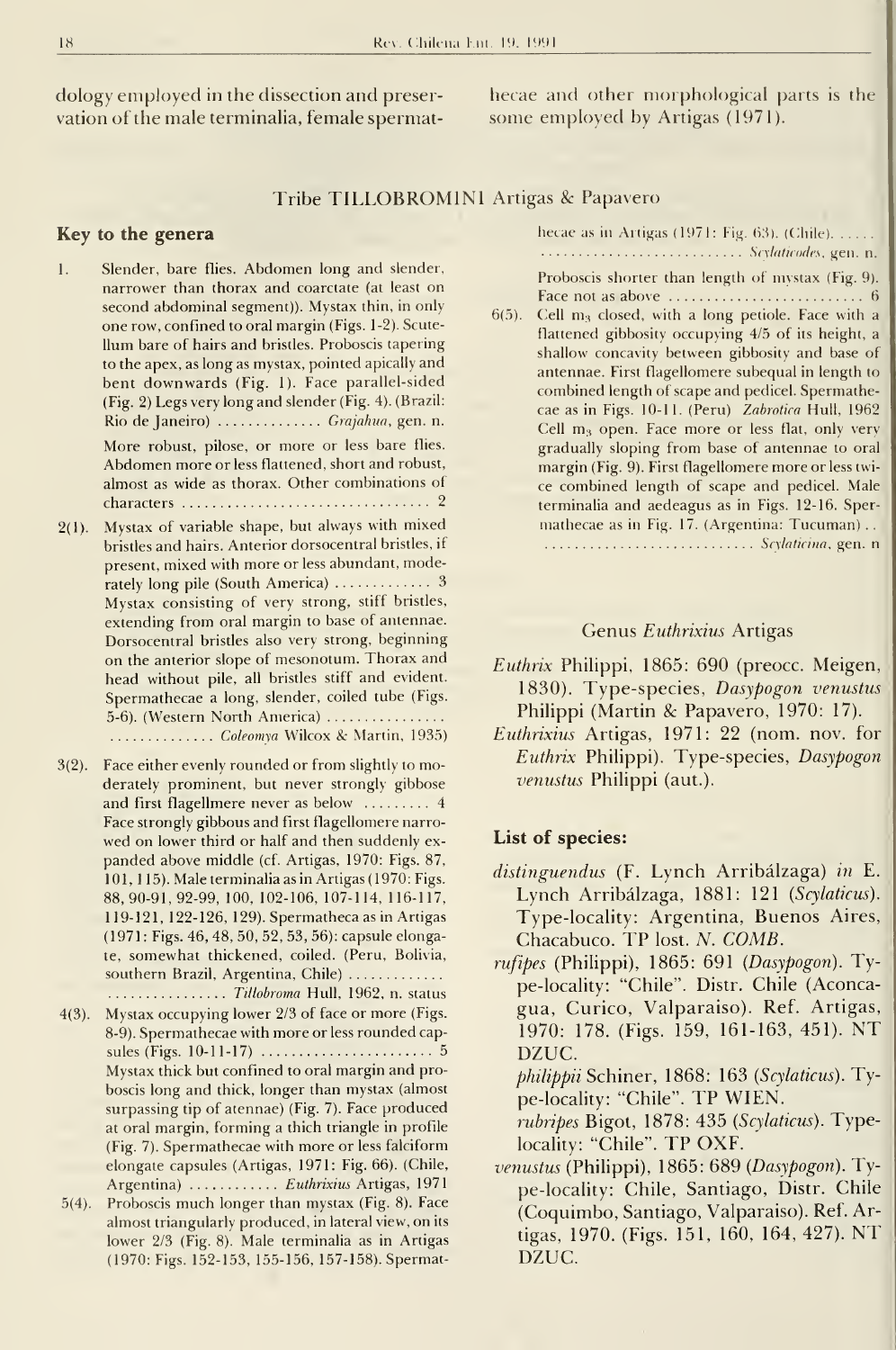

Figures 1-4: Grajahua lopesi, gen. n., sp. n. <sup>1</sup> ,head, lateral view. 2, same, frontal view. 3, antenna. 4, hind leg. (scale in mm).

### Genus Grajahua gen. n.

Face 1/4 width of head, frons of similar width. Internal margin of eyes nearly parallel. Upper half of face produced. Mystax reduced to a row of 8-10 bristles, restricted to oral margin. Frontal bristles absent; 2 ocellar bristles: postocular bristles short, scattered, forming a li ne. Antennae implanted on upper 1/3 of head; pedicel slightly longer than scape; first

flagellomere similar in length to combined length of scape and pedicel, wider on middle; second flagellomere minute, excavated dorsally, with a spine on center. Proboscis short, bulbose at base, strongly tapered, apex acute, apical half gently curved down, reminiscent of the proboscis of Ancylorrhynchus Macquart. Palpi 2-segmented.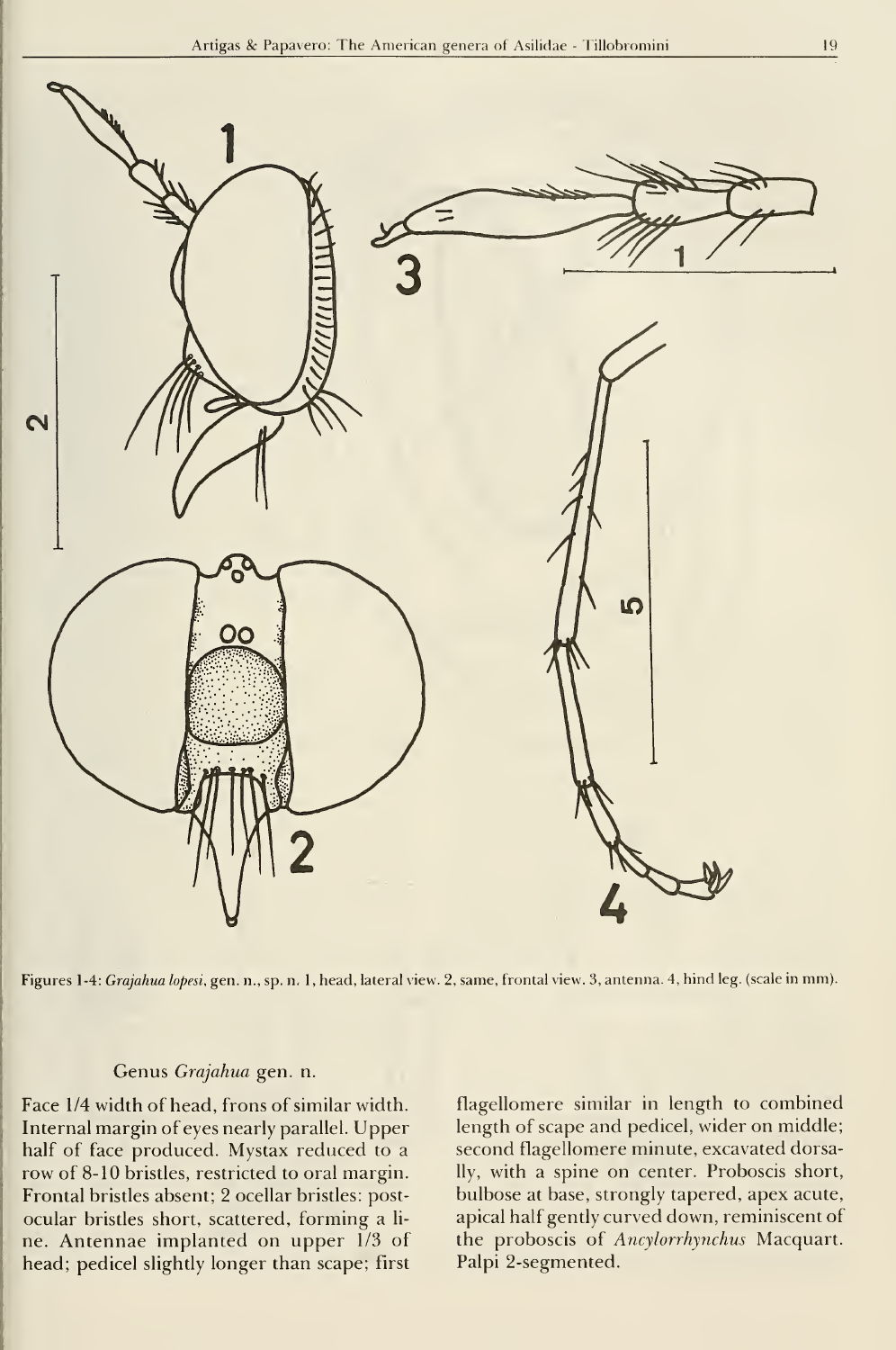

Figures 5 & 6: Coleomyia setigera (Cole). 5, situation of the spermathecae in the abdomen. 6, spermathecae (scale in mm).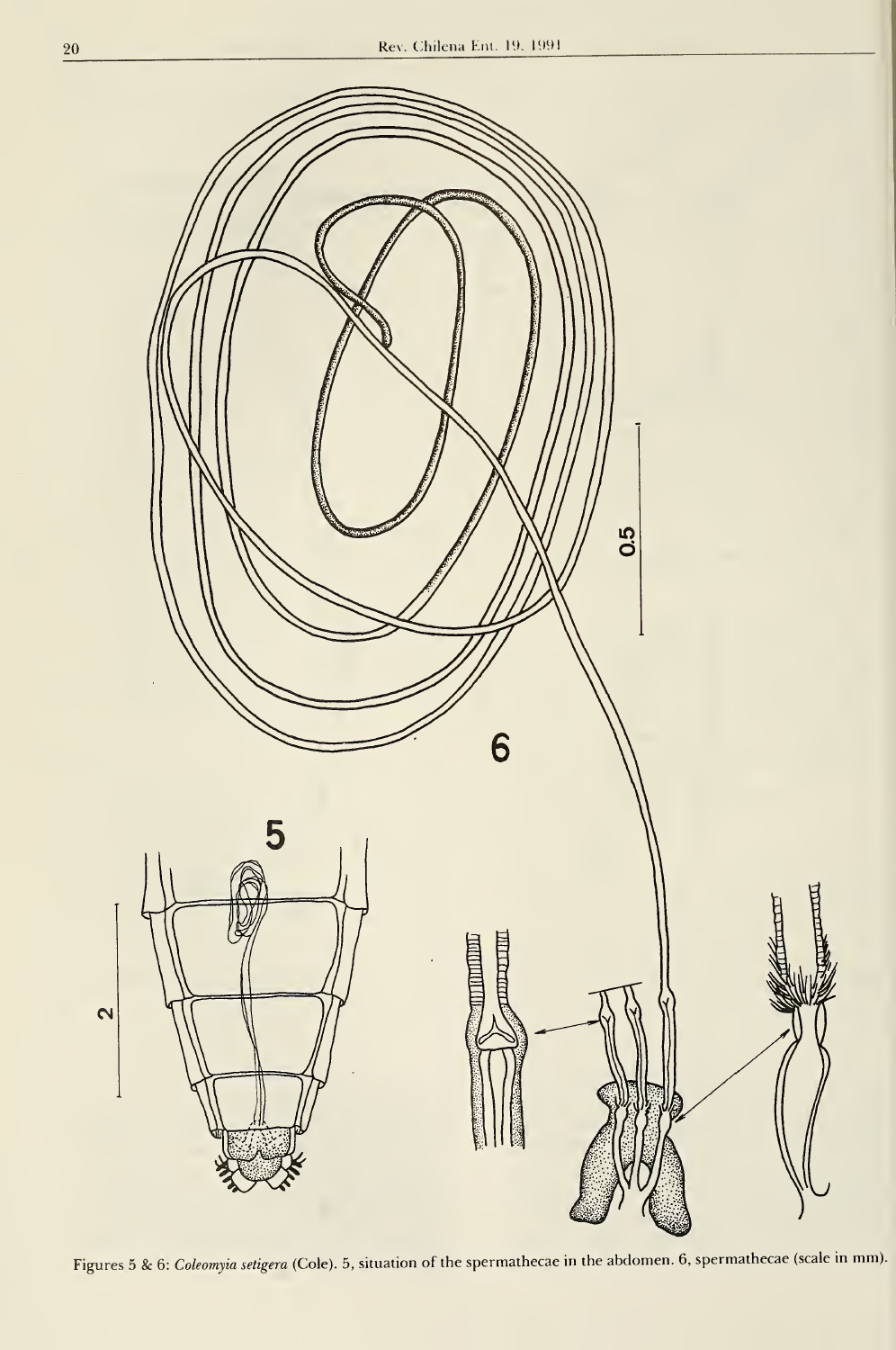Prosternum dissociated from proepister num. Pronotum with a row of brisdes similar to the postocellar ones. Mesonotum flat, shi ning, glabrous; presutural dorsocentral bris des minute, 2-3 pairs of strong postsutural brisdes; humerals absent; <sup>1</sup> supraalar, <sup>1</sup> postalar and <sup>1</sup> postcallar. Disc of scutellum glabrous, no marginal scutellar bristles. No bristles on mesopleura. Anatergite bare. Katatergite with a row of 5-7 long bristles. Thorax mostly glabrous and shining.

Legs very long and slender, with minute fine hairs, a few fine bristles on tibiae and tarsi; basitarsus as long as remaining tarsomeres together. Claws fine, small, acute. Pulvillus reaching tip of claws.

Wing with cell  $r_1$  open;  $R_4$  ends at wing apex,  $R_5$  ends far below apex; anal cell open.

Abdomen narrower than thorax, second segment coarctate, the abdomen tapering from segment 6. Integument smooth, shining, with fine scattered minute hairs. Ovipositor with strong spines on acanthophorites.

Male unknown.

Type-species, Grajahua lopesi sp. n.

#### Grajahua lopesi sp. n.

Total length, <sup>13</sup> mm; wing length, <sup>13</sup> mm; wing width, 3.5 mm.

Female. Face shining light-brown on upper half, lower half covered with silvery micropilosity which extends partially along anterior border of eyes until vertex. Ocellar triangle darker, ocelli white; the 2 ocellar bristles black. Mystax with yellow bristles. Postocular bristles black. Pedicel with a few short black bristles; first fiagellomere similar in color to scape and pedicel, with a long black area on dorsal basal half where there are short black bristles directed forwards; second fiagellomere 1/10 length of first, with a minute black spine on center of dorsal excavation.

Pronotum brownish, glabrous, with a row of short black bristles. Mesonotum shiningbrown, glabrous, dorsocentrals yellow, minute, except for 2-3 pairs of postsuturals, which are slightly longer; along the dorsocentrals line there exists silvery micropubescence, for ming 2 narrow silver lines along mesonotum. Humeral callus shining, bare, Supraalar, postalar and postcallar bristles black. Most pleural segments with silvery micropubescence on posterior border. Bristles of katatergite yellow. Scutellum shining-brown, bare.

Legs lighter than body, covered with short yellow hairs; anterior tibia and basitarsus darker then remaining legs. Front and hind tarso meres 2-5 whitish, with whitish fine short hairs. Claws black on apical 2/3, pulvilli whitish.

Wing hyaline, except on costal, subscostal, and  $r_1$  cells (the latter only at base), and apical 1/4, which are dark brown.

Abdomen brown.

Holotype 9. Brazil, Rio de Janeiro: Rio de Janeiro (Grahaú), 10.viii.l941 (H.S. Lopes), in the MZUSP.

The specific name represents a homage to Prof. Dr. Hugo de Souza Lopez, who collected this interesting fly.

### Genus Scylaticina gen. n.

Face 1/4 width of head, its sides nearly parallel. Frons wider than face. Facial gibbosity occupying most of face. Frontal bristles similar to the ocellar ones. Vertical and postvertical bristles medium-sized. Antennae si tuated on upper 1/4 of head; scape twice as long as pedicel, both with similar sized bristles; first fiagellomere 2 times as long as scape plus pedicel, without strong hairs of bristles; se cond fiagellomere small, depressed, as long as wide, dorsaly excavated, with a minute spine on center. Proboscis short, cylindrical, abruptly depressed on apical 1/3. Palpi twosegmented, second segment pointed. Face in profile more or less fiattened, only very gra dually sloping from base of antennae to oral margin (Fig. 9), mystax occupying lower 2/3 of face or more.

Pronotal bristles similar to the postocular ones. Prosternum dissociated from proepisternum, bare. Mesonotum with scattered minute hairs; presutural dorsocentral bristles short, indistinct, postsuturals longer, in 1-3 pairs; no strong bristles on humeral callus, 1-2 supraalars, 2-3 postalars, and 2-3 postcallar bristles. Disc of scutellum bare, 1-4 pairs of marginal scutellar bristles. No bristles on mesopleura. Anepisternum bare. Katepisternum with bristles.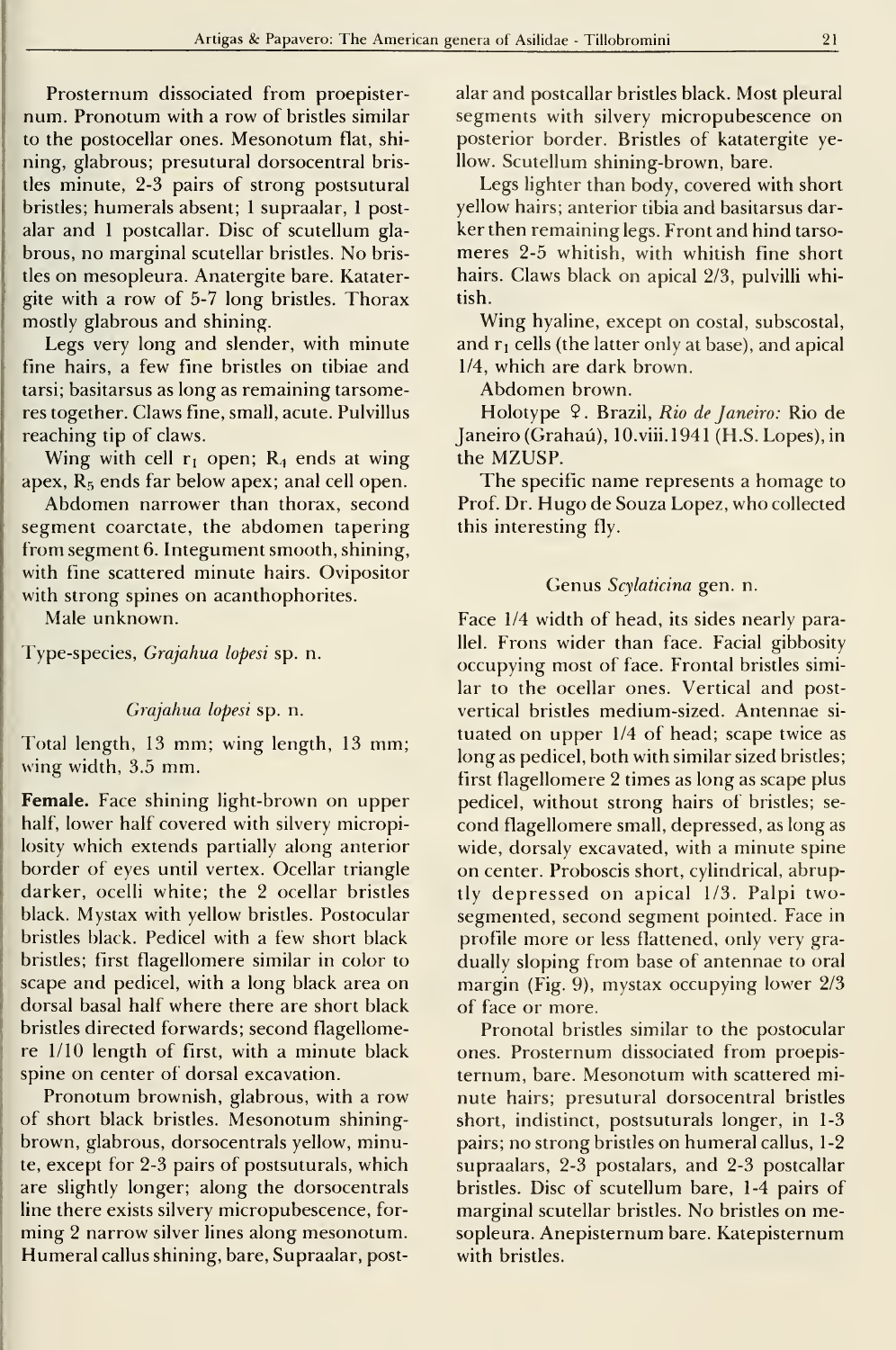

Figures 7-9: Head, lateral view: 7, Euthrixius sp. 8, Scylaticodes chilensis (Macquart), n. comb. 9, Scylaticina tucumana, gen. n., sp. n. (scale in mm).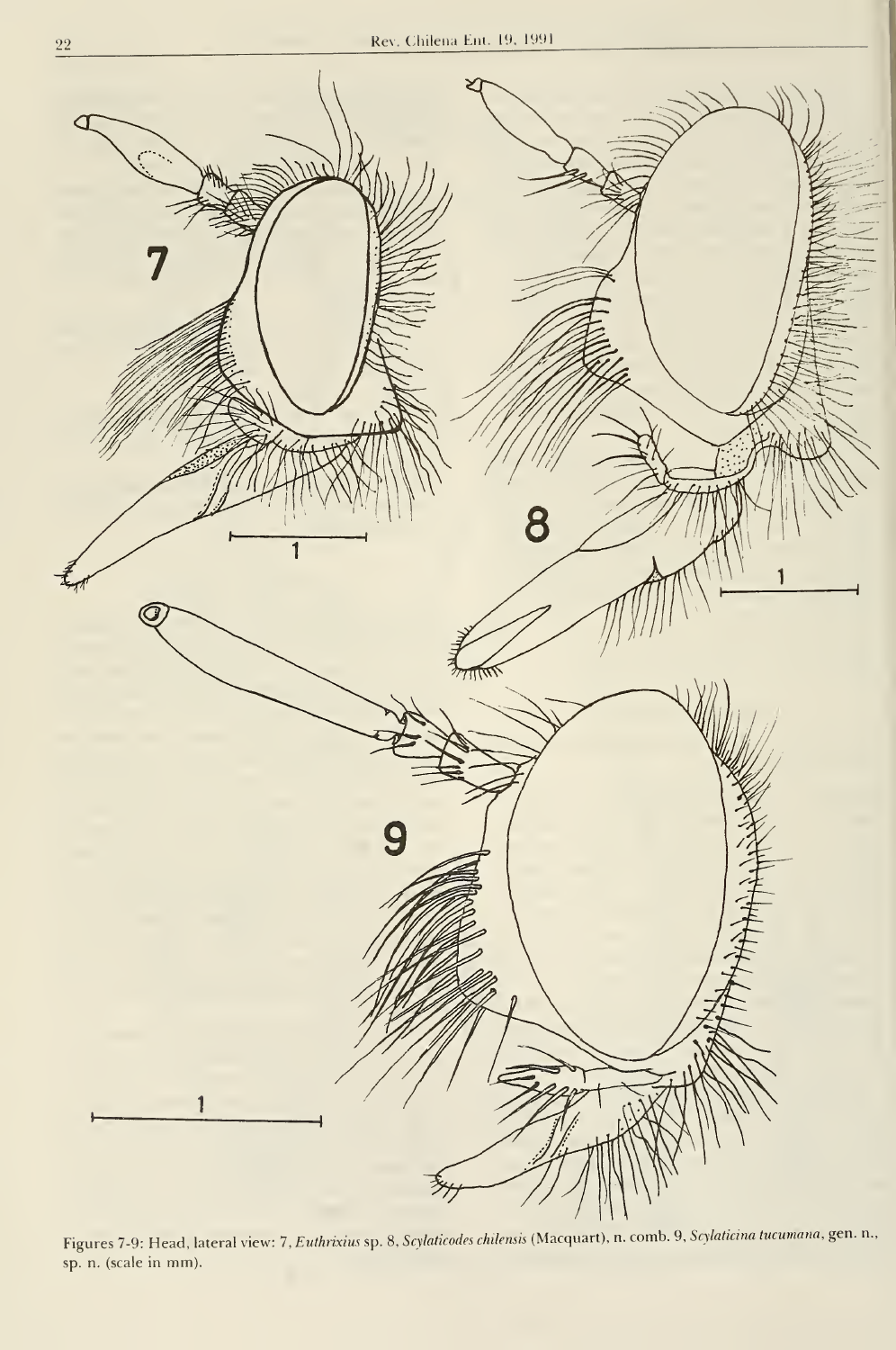Front leg with first tarsomere subequal in length to tarsomeres 2-4 together; tarsomeres 2-4 subglobose. Claws acute. Pulvillus rea ching 3/4 of claws.

Wing with cell  $r_1$  open;  $R_4$  ends at wing apex;  $R_5$  ends below apex; anal cell slightly open or closed at wing margin; cell  $m_3$  open.

Abdomen as wide as mesonotum, cylindrical; 7 tergites visible in the male, 8 in females. Male terminalia rotated almost 180°; apandria divided, gonopods shorter than epandria; hypandrium free, shorther than gonopods, ter minalia exposed in ventral view; aedeagus hard, apex simple, curved at tip (Figs. 12-16). Ovipositor with spines on acanthophorites. Spermatheca with hard elongated capsules, capsular ducts very fine (Fig. 17).

Type-species, Scylaticina tucumana sp. n.

#### Scylaticina tucumana sp. n.

# Total length, 10-13 mm.

Margins of face golden micropubescent; center shining black. Mystax black. Tip of pedicel and scape shining black, with short black bristles; first flagellomere bicolorous, mostly reddish-brown on ventral half and black on dor sum and apical half; second flagellomere minute, dark, deppressed and excavated, with a short spine on center. Frontal, ocellar and postvertical bristles similar, black, with a few white bristles intermingled on postvertical área. Postocular área with abundant short black bristles all over. Proboscis shining black. Hairs of beard and proboscis wrinkled on apical half.

Pronotum black, mostly covered with silve ry and yellow micropubescence; pronotal bristles abundant, black, similar to the postverticals. Propleura with abundant black bristles and hairs. Mesonotum black, with a broad line of golden micropubescence on sides, posteriorly to humeral callus, as well as on humeral callus. Disc of mesonotum with short, very fine, white, scattered hairs; dorsocentrals white, very short on presutural área, longer on postsutural; humeral callus with fine white hairs; supraalar, postalar and postcallar bristles white. Disc of scutellum bare, 2 pairs of long white marginal scutellar bristles. Mesopleura black, with areas of golden micropubescence and fine white hairs. Anepisternum and mesepisternum bare, with golden micropubescence. Katepisternum with 7-9 white bristles.

Coxas covered with micropubescence and abundant white hairs. Legs shining black, hind tibia dark reddish-brown with fine white short hairs; bristles mostly fine, white. Tarsal bristles black.

Wing brownish, darker on costal area; veins brownish.

Abdomen dull black, with bands of golden micropubescence on posterior margin of tergites; on tergites 2-3 these posterior bands of pubescence extend forwards almost to middle of tergite. Hairs short, white, scattered on ter gites 1-3, black on tergites 4-6; sides of tergites 1-3 with abundant white hairs.

Male terminalia black, with fine hairs.

Female: similar to male. Legs lighter and with golden micropubescence more abundant on tergites 5-6; on tergite 5 often covering most of the tergite. Ovipositor shining black, spines on acanthophorites black.

Holotype  $\delta$ , Argentina, Tucuman: San Pedro Colalao, ii. 1949 (M. Arnau), in the IML.

Paratypes:  $9 \delta$  and  $13 \delta$ , same data as Holotype; 1<sub>9</sub>, same locality, no date (Dirings); <sup>1</sup> 9, same locality, Depto. Trancas, xii.1950 (Arnau); and  $1 \delta$ , Argentina, Tucuman: Tacanas, 6.XÍÍ.1946 (Golbach). In IML, DZUC, MZUSP, MZUC.

### Genus Scylaticodes gen. n.

Face 1/4 width of head, wider below than above. Frons wider than face at antennal level. Facial gibbosity well-developed, occupying basal 3/4 of face; in profile almost triangularly produced on its lower 2/3 (Fig. 8). Mystax oc cupying 2/3 or more of face. Lateral frontal bristles shorter than bristles of mystax, proclinate, similar to ocellar bristles. Postocular bristles abundant, gently curved forward. Antennae placed slightly over middle distance between oral margin and ocelar triangle; sca pe and pedicel similar in length, first flagello mere 1.5 times length of scape plus pedicel; second flagellomere minute, excavated, witn small spine on middle. Froboscis straight, cy-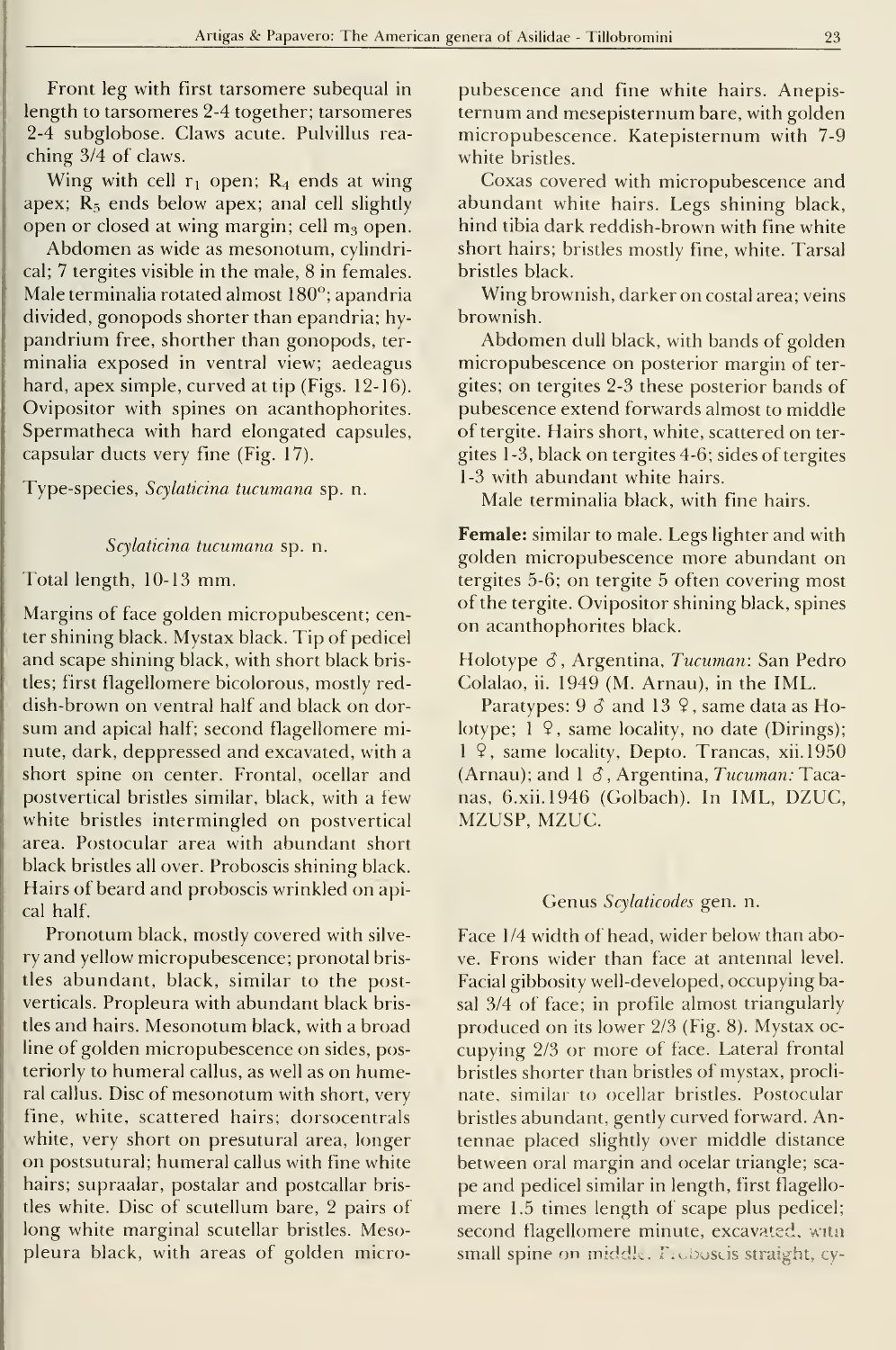

Figures 10 & 11: Zabrotica clarkei Hull. 10, situation of the spermathecae in the abdomen. 11, spermathecae (scale in mm).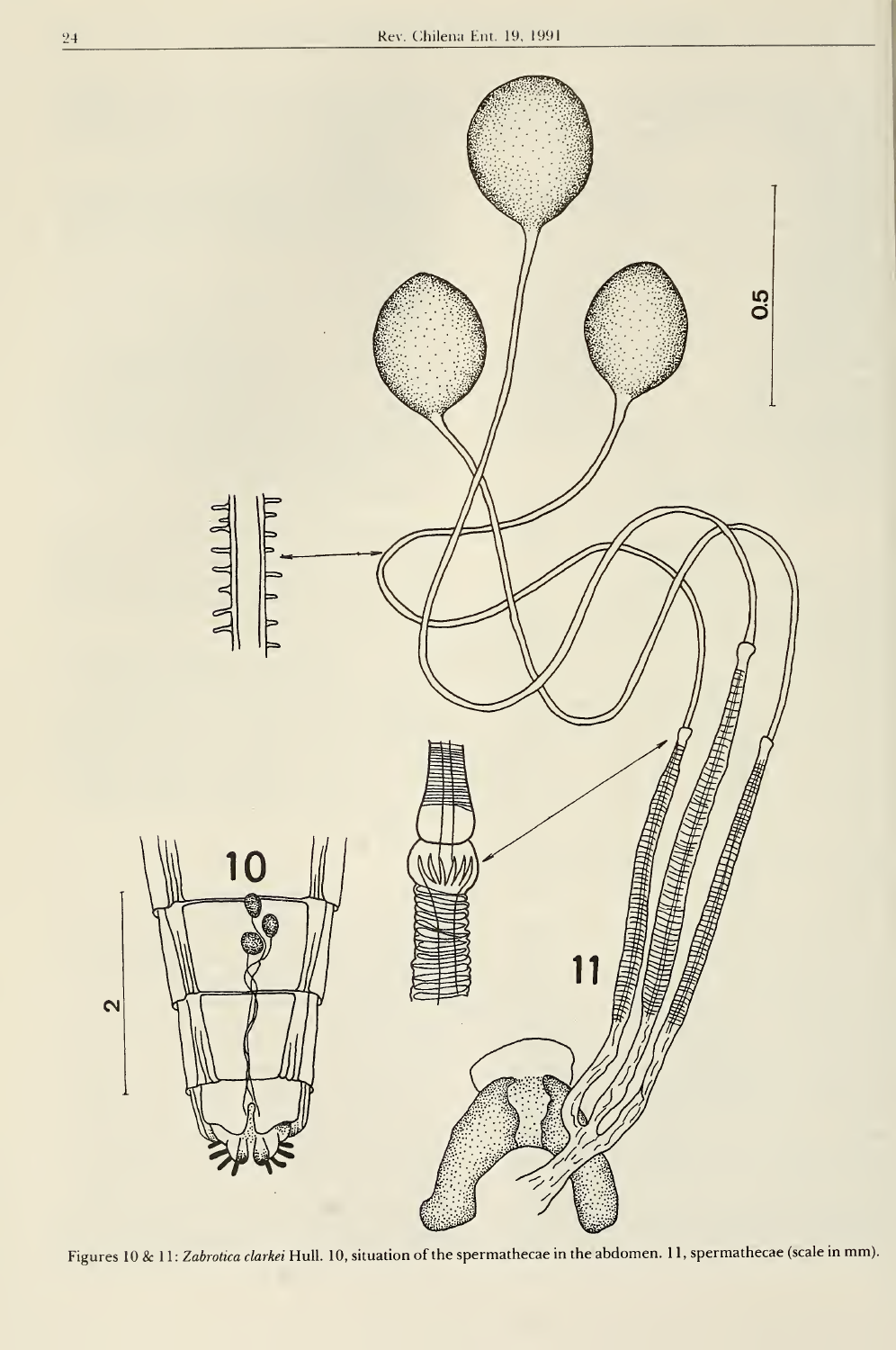

Figures 12-17: Scylaticina tucumana, gen. n., sp. n. 12-14, male terminaiia, in lateral, ventral and dorsal views. 15-16, aedegus, in lateral and dorsal views. 17, spermathecae (scale in mm).

lindrical. Palpus 2-segmented; if extended reaching middle of proboscis.

Mesonotum slighdy convex, covered with short, reclinate hairs; dorsocentral brisdes present only postsuturally, long, similar to ot her abundant bristles on postsutural area; supraalar, postalar, postcallar and marginal scutellar bristles also similar. Disc of scutellum bare; 2-3 pairs of marginal scutellars. Anepisternum bare. Katepisternum with long bristles.

Legs similar in shape, hind pair larger. Ves-

titure of legs similar. Claws acute, pulvilli rea ching 3/4 of claws.

Wing with  $R_4$  slightly recurrent, or not, ending before wing apex;  $R_5$  ending below wing apex; cell  $m_3$  open; anal cell slightly open or almost closed at wing margin.

Abdomen narrower than thorax, cylindrical, 7 segments visible in males, slightly tapered after segment 5. Male terminaiia straight to rotated  $90^\circ$ ; epandrium separated into two plates; hypandrium free; aedeagus simple, sigma-shaped, with a simple apex (Artigas,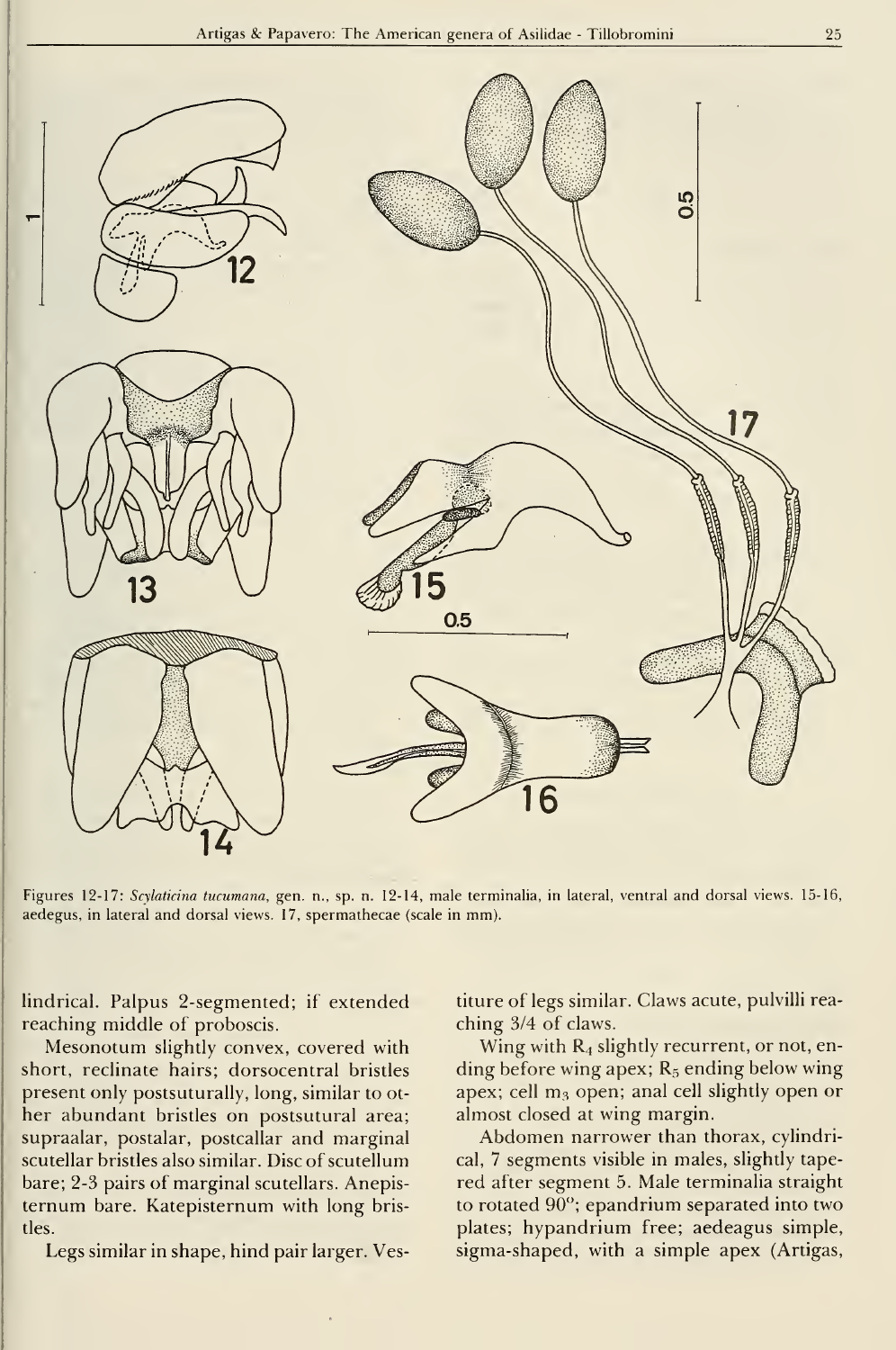1971: Fig. 64). Ovipositor with strong spines on acanthophorites. Spermatheca with 3 globose capsules at the end of fine ducts (Artigas, 1971: Fig. 63).

Type-species, Dasypogon, chilensis Macquart, 1850

# List of species:

- carrascoi (Artigas), 1974: 5, Figs. 1-10 {Scylati cus). Type-locality: Peru, Cuzco, Urubamba. Distr. Perú (Cuzco, Puno), Chile (Arica). HT DZUC. N. COMB.
- chilensis (Macquart), 1850: 48 (Dasypogon). Type-locality: "Chile". Distr. Chile (Coquimbo, O'Higgins, Santiago). Ref. Artigas, 1970: 172 (Figs. 148, 152, 154, 155, 465). TP MNHNP. N. COMB.
	- tricolor Philippi, 1865: 688 (Dasypogon). Type-locality: Chile, Colchagua. TP. SANT.
- cuneigaster (Artigas), 1970: 174, Figs. 150, 153, 156, 429 (Scylaticus). Type-locality: Chile, Atacama, Carrizal Bajo, Quebrada Algodones. Distr. Chile (Atacama). HT DZUC. N. COMB.
- lugens (Philippi), 1865: 689 (Dasypogon). Typelocality: Chile, Colchagua. Distr. Chile (Santiago, Talca, Valparaíso). Ref. Artigas, 1970: 176, Figs. 149, 157, 158, 450. NT DZUC.

## Genus Tillobroma Hull

- Clavator Philippi, 1865: 699 (preocc. Martens, 1860). Type-species, punctipennis Philippi (Hull, 1962: 152).
- Hypenetes, subg. Tillobroma Hull, 1962: 154. Type-species, Clavator punctipennis Philippi (Orig. des.).

# List of species:

- asiliformis (Wulp), 1882: 101 (Hypenetes). Type-locality: "Argentina". N. COMB.
- critesi (Artigas), 1970: 128, Figs. 92, 93, 95, 97, 428 (Hypenetes). Type-locality: Chile, Aysen, Balmaceda, Distr. Chile (Arauco), Aysen, Bio-Bio, Cautin, Curico, Linares, Malleco. Nuble, Valdivia). HT DZUC. A^. COMB.
- davídsoni (Artigas), 1970: 130, Figs. 94, 96, 98, 99, 420 (Hypenetes). Type-locality: Chile, Cauquenes. Distr. Chile (Concepción. Cun-

eó, Linares, Maule, Nuble, O'Higgins, Santiago, Valparaíso). HT DZUC. N. COMB.

- digitatus (Artigas), 1970: 132, Figs. 100, 101, 103-105, 484 (Hypenetes). Type-locality: Chile, Lota-Coelemu. Distr. Chile (Arauco, Cautin, Concepción, Malleco, Santiago, Valparaíso). HT DZUC. N. COMB.
- fucosus (Artigas), 1970: 134, Figs. 102, 106, 107, 109, 468 (Hypenetes). Type-locality: Chile, Cord. Nahuelbuta, Pichinahuel. Distr. Chile (Arauco, Ñuble). HT DZUC. N. COMB.
- fulvicornis (Macquart), 1846: 195 (1846:67), pl. 7, Fig. 6 (Dasypogon). Type-locality: "Brazil". Distr. Perú, Brazil (Rio de Janeiro, Sao Paulo, Santa Catarina). TP MNHNP. N. COMB.
- magellanicus (Artigas), 1970: 136, Figs. 108, 110-112, 418 (Hypenetes). Type-locality: Chile, Magallanes, cerro Guido. Distr. Chile (Magallanes). HT DZUC. N. COMB.
- obtusus (Engel), 1929: 472 (Hypenetes). Typelocality: Bolivia, cordillera de Buenavista, s. of Cuevo. Distr. Perú, Bolivia, Brazil (Sao Paulo, Parana), Argentina, N. COMB.
- punctipennis (Philippi), 1865: 699, pl. 26, Figs. 31, 31a-b (Clavator). Type-locality: "Chile". Distr. Chile (Arauco, Bio-Bio, Linares, Malleco, Nuble, Santiago), Argentina. NT DZUC. N. COMB.
- schineri (Artigas), 1970: 139, Figs. 118-123, 125, 493 (Hypenetes). Type-locality: Chile, Rancagua. Distr. Chile (O'Higgins, Valpa-'raiso). HT DZUC. N. COMB.
- valentinei (Artigas), 1970: 141, Figs. 124, 126, 127, 129, 419 (Hypenetes). Type-locality: Chile, Coquimbo. Distr. Chile (Aconcagua, Coquimbo, Concepción, Nuble, O'Higgins). HT DZUC. N. COMB.

## Genus Zabrotica Hull

- Zabrotica Hull, 1958: 253. Type-species, clarkei Hull (orig. des.).
- clarkei Hull, 1958: 254. Type-locality: Peru, Oroya. TP USNM.

## Unplaced and unrecognized Tillobromini

cruciger Hermann, 1921: 119 (Scylaticus). Type-locality: "Paraguay".